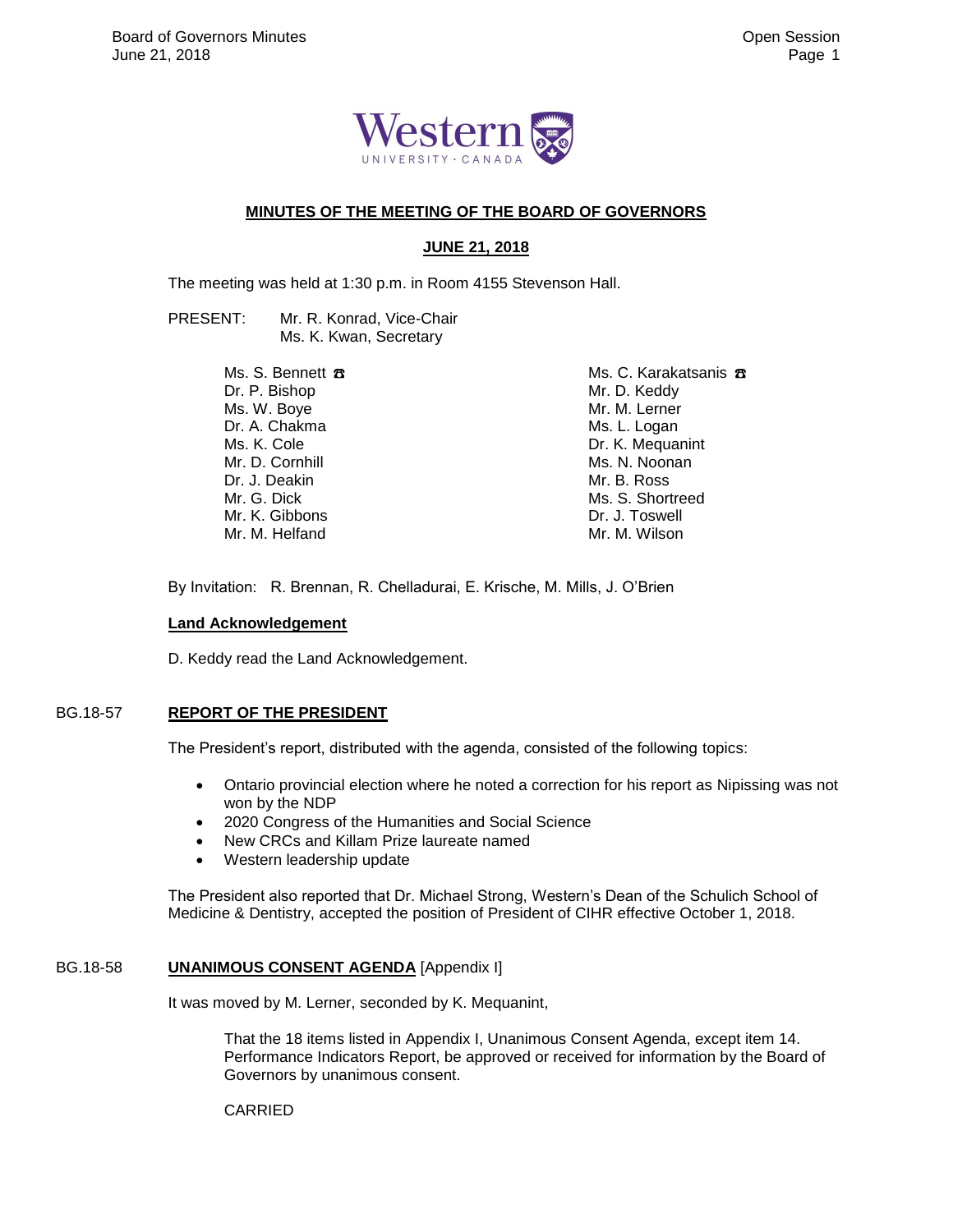Board of Governors Minutes **Community** Community Community Community Community Community Community Community Community Community Community Community Community Community Community Community Community Community Community Com June 21, 2018 Page 2

#### BG.18-59 **Minutes from the Previous Meeting**

The open session minutes of the meeting of April 26, 2018, were approved as circulated.

#### **REPORT OF THE PROPERTY & FINANCE COMMITTEE** [Appendix II]

Prior to considering the Report of the Property & Finance Committee, Mr. D. Cornhill, Vice-Chair of the Committee, provided a high level overview of the recent work of the Committee.

#### BG.18-60 **Revisions to MAPP 1.16 – Smoking Policy**

It was moved by W. Boye, seconded by S. Shortreed,

That revisions to MAPP 1.16 – Smoking Policy, be approved as detail in Annex 1, of Appendix II.

CARRIED

# BG.18-61 **Revisions to MAPP Policies**

It was moved by D. Cornhill, seconded by J. Toswell,

That revisions to the following MAPP policies be approved as detailed in Annex II, Appendices 1-8, of Appendix II.

MAPP 2.8 Procurement of Materials and Services MAPP 2.9 Disposal of University Assets MAPP 2.21 Personal Use of University Resources MAPP 2.29 Investigator – Vendor Conflict of Interest

and,

That MAPP 2.19, Policy on Central Equipment Inventory, be revoked.

CARRIED

### BG.18-62 **Information Items reported by the Property & Finance Committee**

The Report of the Property & Finance Committee, detailed in Appendix II, contained the following items that were received for information by unanimous consent:

- Peter F.J. Miller Fellowship in Media and Journalism
- John M. Thompson Fellowship in Engineering Leadership
- Quarterly Financial Report (Operating Budgets)
- Ancillary Financial Report
- Quarterly Ratio Report on Non-Endowed Funds
- Investment Committee Membership
- New Scholarships and Awards

### **REPORT OF THE AUDIT COMMITTEE** [Appendix III]

Prior to considering the report of the Audit Committee, the Chair provided a high level overview of the recent work of the Committee.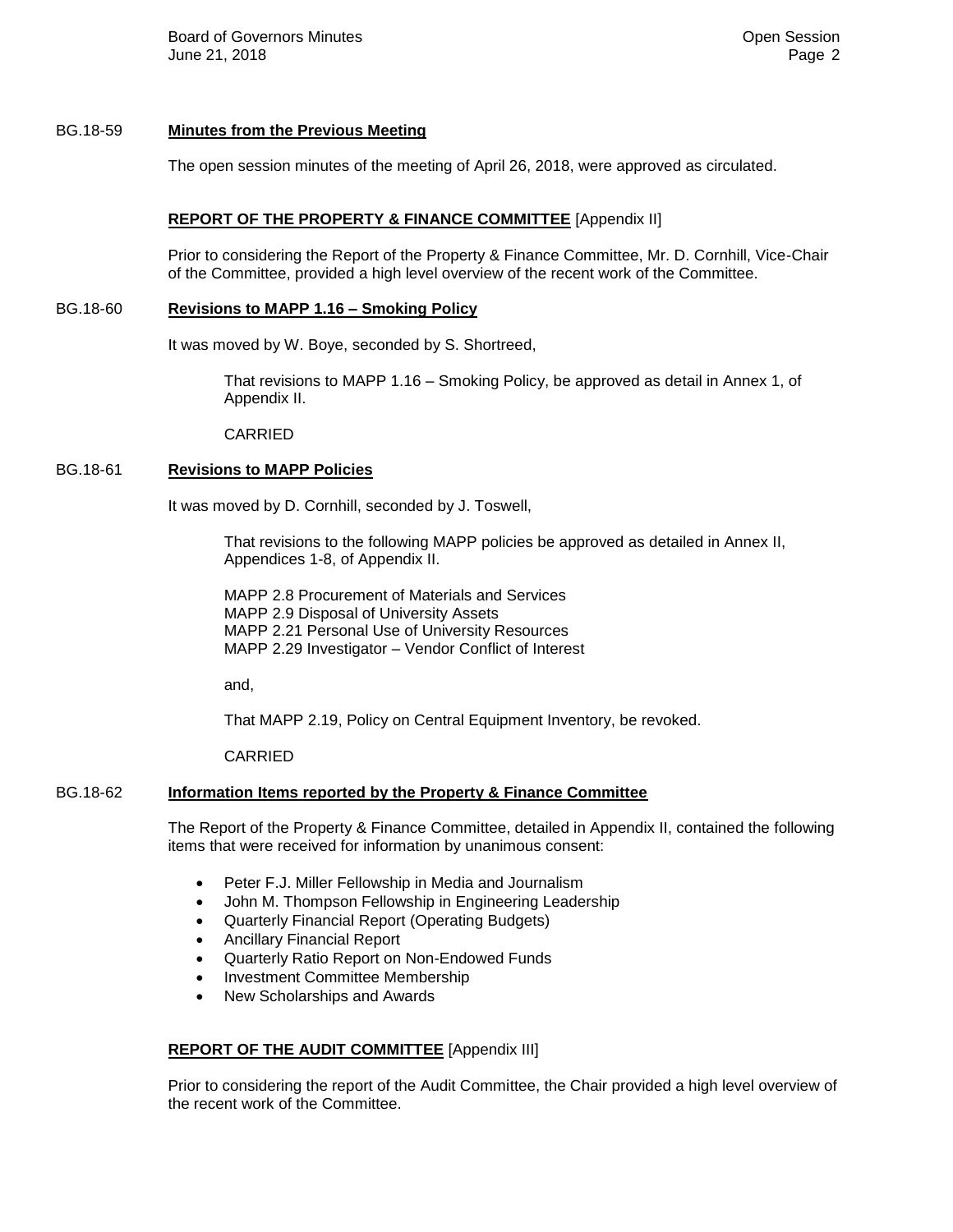Board of Governors Minutes **Contract Contract Contract Contract Contract Contract Contract Contract Contract Contract Contract Contract Contract Contract Contract Contract Contract Contract Contract Contract Contract Contr** June 21, 2018 Page 3

#### BG.18-63 **Information items reported by the Audit Committee**

The report of the Audit Committee, detailed in Appendix III, contained the following items that were received for information by unanimous consent:

- 2018 Annual Report: Campus Community Police Service
- Health, Safety and Wellness Annual Report 2017
- Internal Audit Charter

#### **REPORT OF THE FUND RAISING AND DONOR RELATIONS COMMITTEE** [Appendix IV]

Prior to considering the report, C. Stephenson, Chair of the Committee, provided a high level overview of the recent work of the committee.

#### BG.18-64 **Information Item reported by the Fund Raising and Donor Relations Committee**

The report of the Fund Raising and Donor Relations Committee, detailed in Appendix IV, contained the following item that was received for information by unanimous consent:

• Fund Raising Activity Quarterly Report to April 30, 2018

### **ITEMS REFERRED BY SENATE** [Appendix V]

### BG.18-65 **Revisions to MAPP 7.10 – Standardized Training in Animal Care and Use**

It was moved by M. Lerner, seconded by K. Mequanint,

That changes to the Standardized Training in Animal Care and Use (Institutional Animal User Training Program (MAPP 7.10) policy as set out I Appendix V, Annex 1, be approved.

CARRIED (By Unanimous Consent)

#### BG.18-66 **Performance Indicators Report**

A member pointed out that the information contained in Western's Annual Performance and Activity Indicators Report: 2018 is useful and suggested that members review this document. Of note is the fact that Western ranks 21 in the subject area of Library and Information Management, however, student satisfaction has dropped from  $3<sup>rd</sup>$  in 2014 to 6<sup>th</sup> in 2017.

#### BG.18-67 **Information Items Referred by Senate**

Appendix V, Items Referred by Senate, contained the following items that were received for information by unanimous consent:

- Western Libraries Annual Report 2017-18
- Annual Report of the Working Group on Information Security (WGIS)
- Annual Report on Promotion and Tenure 2017-18
- Report of the Academic Colleague